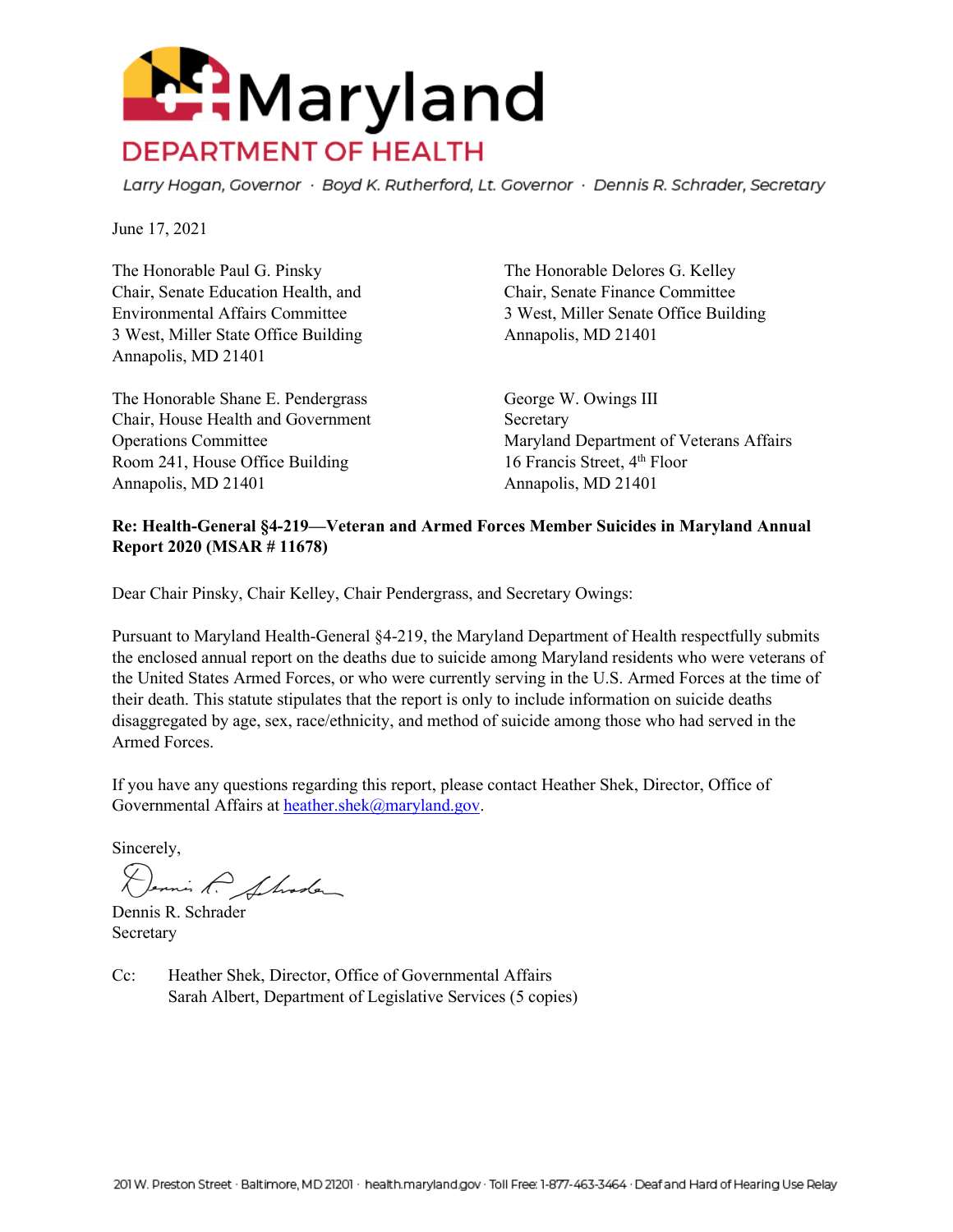

# **Veteran and Armed Forces Member Suicides in Maryland Annual Report 2020**

**Health – General Article § 4-219**

**Larry Hogan, Governor Boyd K. Rutherford, Lt. Governor**  **Dennis R. Schrader, Secretary Maryland Department of Health**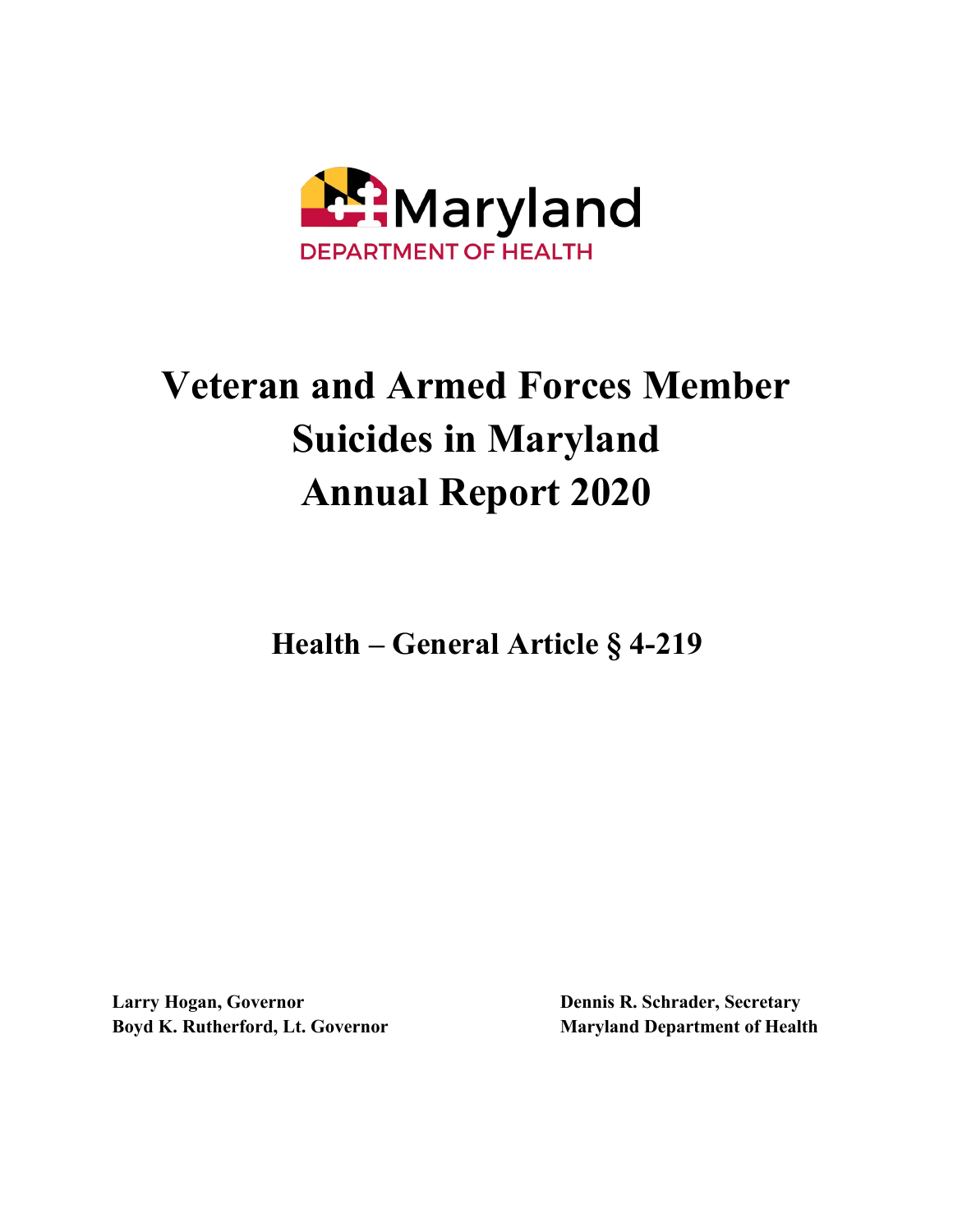# **Table of Contents**

| Suicide Deaths among Maryland Residents who served in the U.S. Armed Forces:  4 |  |
|---------------------------------------------------------------------------------|--|
|                                                                                 |  |
|                                                                                 |  |
|                                                                                 |  |
|                                                                                 |  |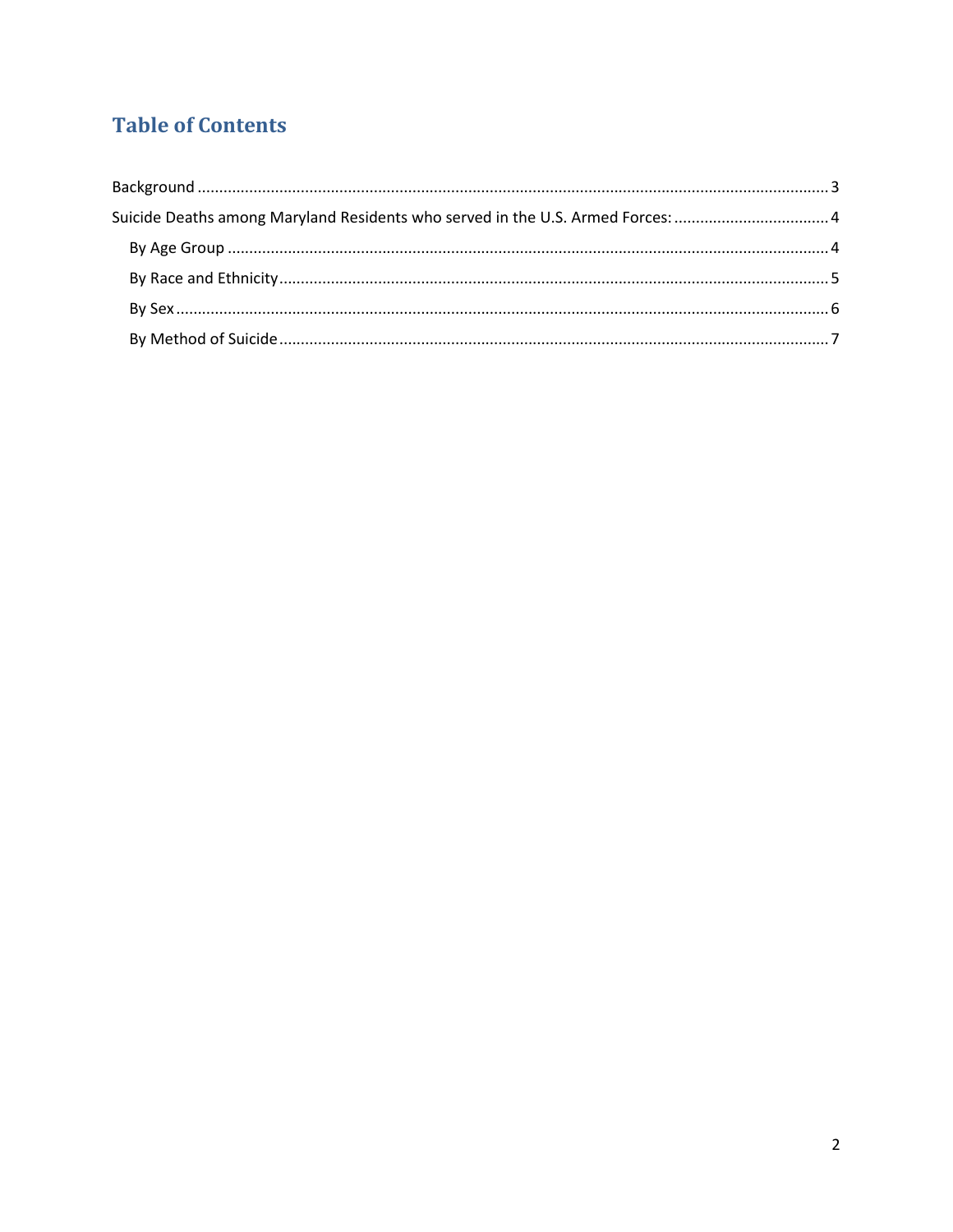# <span id="page-3-0"></span>**Background**

Maryland Ann. Code Health-General Art., §4-219, established a requirement for the Maryland Department of Health to produce an annual report describing deaths due to suicide among Maryland residents who were veterans of the United States Armed Forces, or who were currently serving in the U.S. Armed Forces at the time of their death. This statute stipulates that the report is only to include information on suicide deaths disaggregated by age, sex, race/ethnicity, and method of suicide among those who had served in the Armed Forces. This report is to be produced and submitted annually through December 2021 to the State Department of Veterans Affairs, the Senate Education, Health, and Environmental Affairs Committee, the Senate Finance Committee, and the House Health and Government Operations Committee.

Since January 1, 2015, the Maryland Certificate of Death has included a checkbox that indicates whether a decedent had ever served in the U.S. Armed Forces. Information on whether the decedent had previously or was currently serving in the Armed Forces is provided by an informant, usually a relative or neighbor, to the funeral facility that submits the death certificate for registration. Therefore there may be cases where veteran service is missed because the informant was not aware that the decedent had served in the U.S. Armed Forces. The checkbox does not differentiate between veteran and current active service at the time of death.

Suicides are identified by the Office of the Chief Medical Examiner as intentional self-harm and indicated in the cause of death. These causes of death are then sent to the National Center for Health Statistics, which codes all cause of death using the International Classification of Diseases version 10 (ICD-10). The following ICD-10 codes were used to identify the deaths determined to be suicide for this report: Intentional self-harm (suicide) (U03, X60-X84, Y87.0).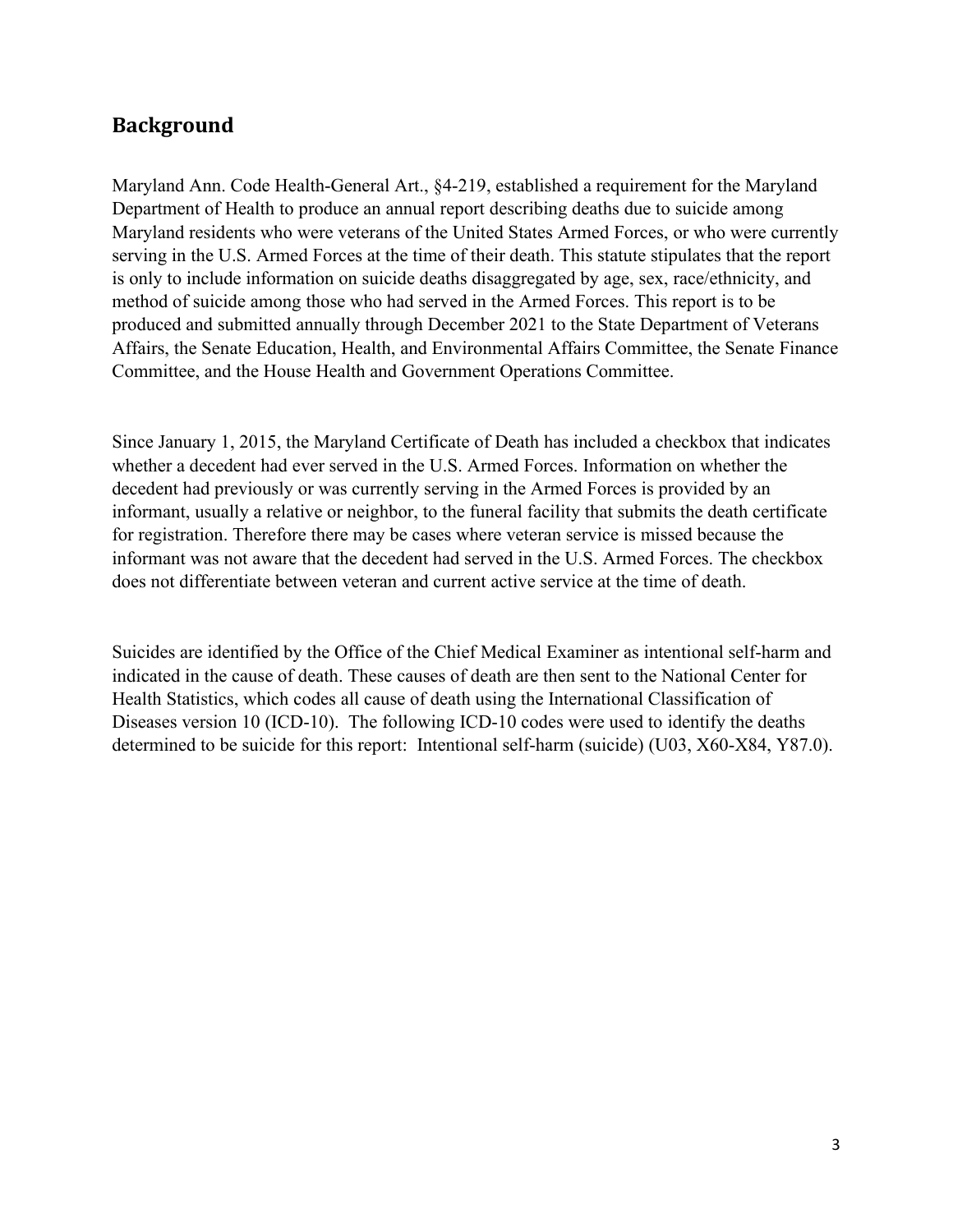# <span id="page-4-0"></span>**Suicide Deaths among Maryland Residents who served in the U.S. Armed Forces:**

Over the five year period that Maryland has been capturing information on Armed Forces service on death records, 2015 through 2019, there was an average of 104 deaths by suicide among Maryland residents who had served in the Armed Forces. Over this period, suicides represented one percent of all deaths among Maryland residents whose death certificate indicated they had served in the U.S. Armed Forces. Deaths by suicide among those who had served in the Armed Forces represented 17% of all suicides among Maryland residents during this five year period. Twenty-one percent of Maryland residents that died during this period had death certificates that indicated they had served in the Armed Forces.

## <span id="page-4-1"></span>**By Age Group**

Figure 1, shows the number of suicides by age group and year of death. In each year, the highest number of suicides occurred in the 80 years and older group. The youngest age groups, 17 to 39 years, had the fewest suicide deaths.

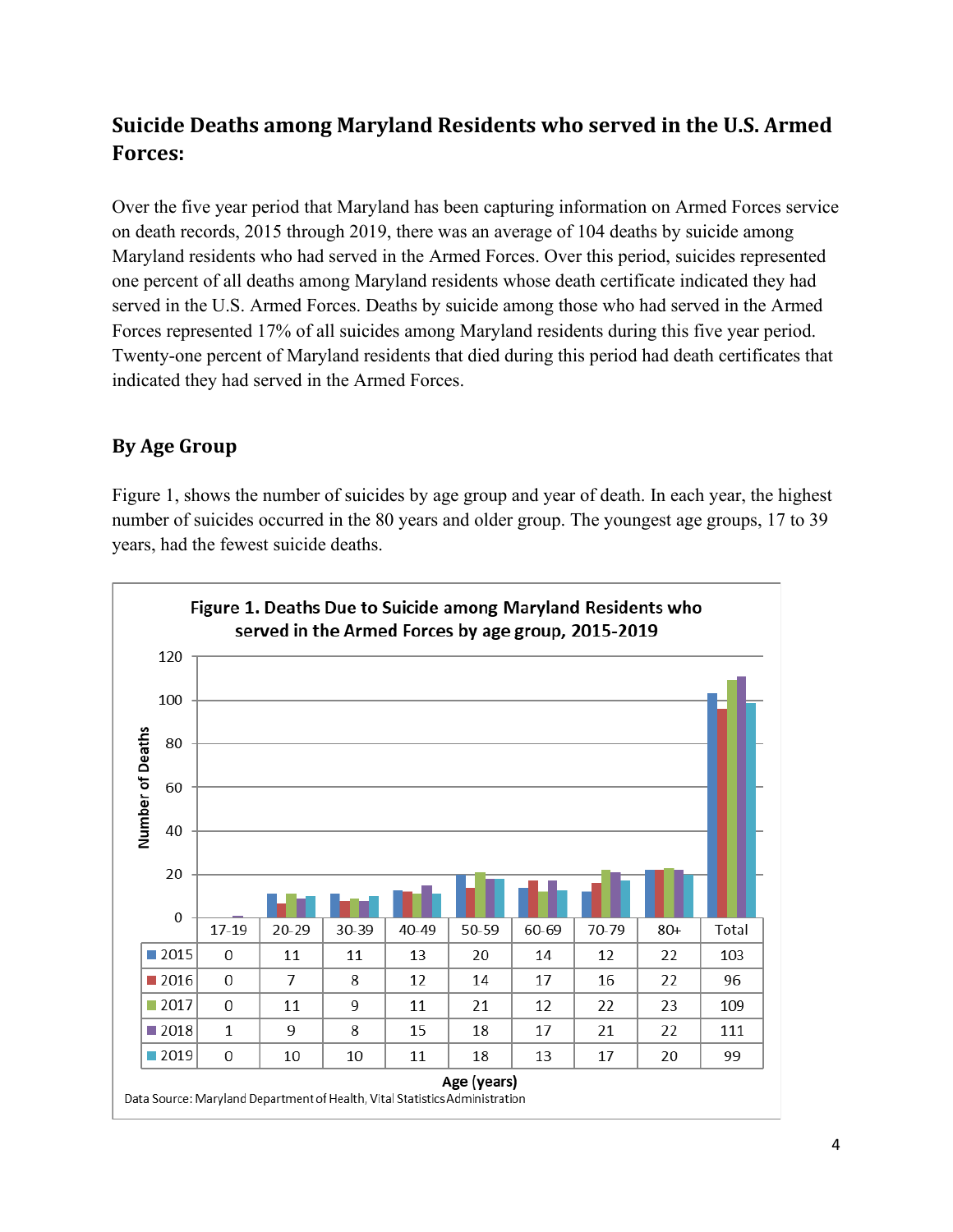## <span id="page-5-0"></span>**By Race and Ethnicity**

The majority of suicide deaths among Maryland residents that had served in the Armed Forces were among non-Hispanic Whites (Figure 2). In 2019, 84% of the suicide deaths occurred among non-Hispanic Whites, 12% occurred among non-Hispanic Blacks, 3% occurred among Hispanics, and 1% among non-Hispanic Asian/Pacific Islanders.

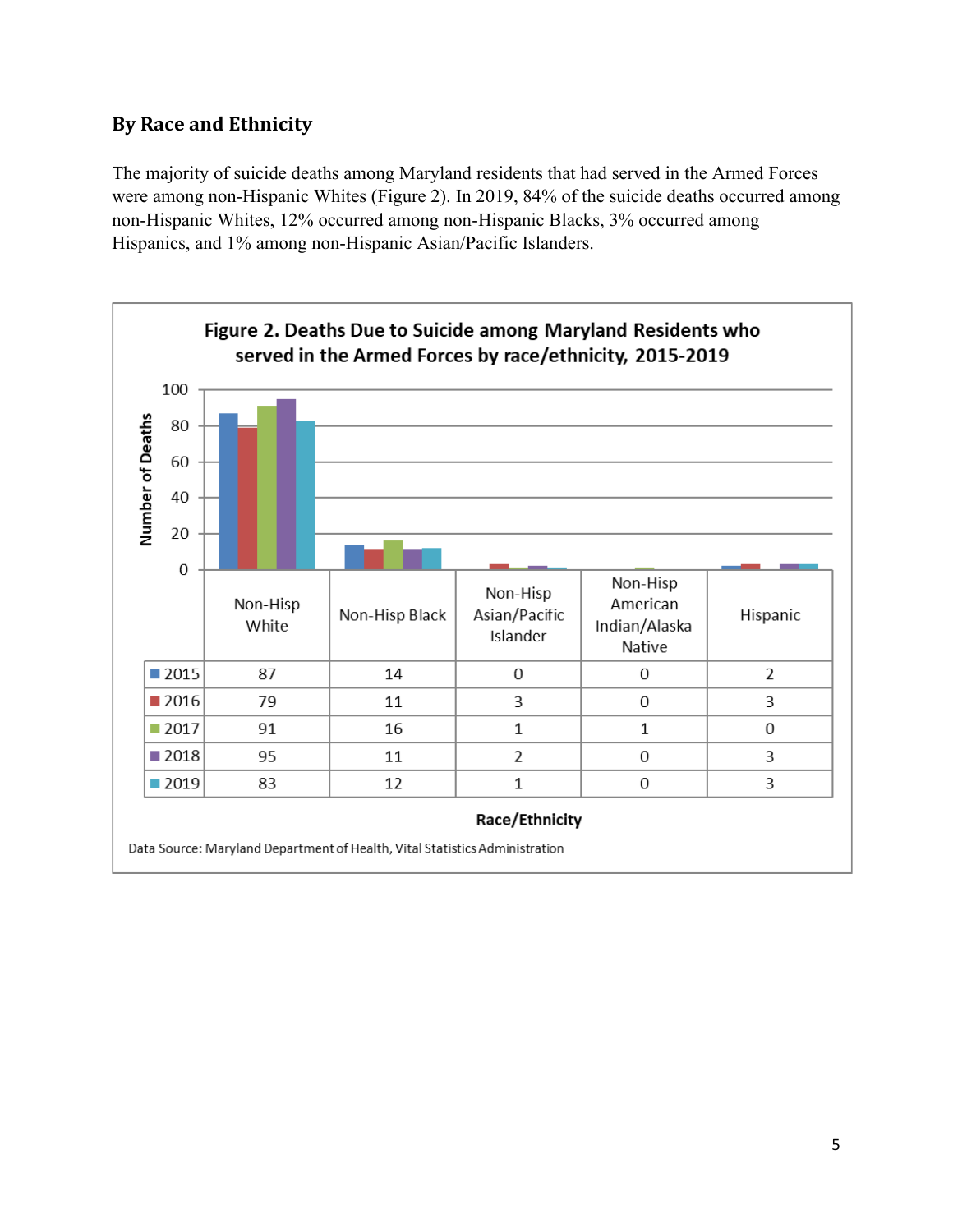# <span id="page-6-0"></span>**By Sex**

In 2019, 97% of suicide deaths among Maryland residents who had served in the Armed Forces were men (Figure 3).

<span id="page-6-1"></span>